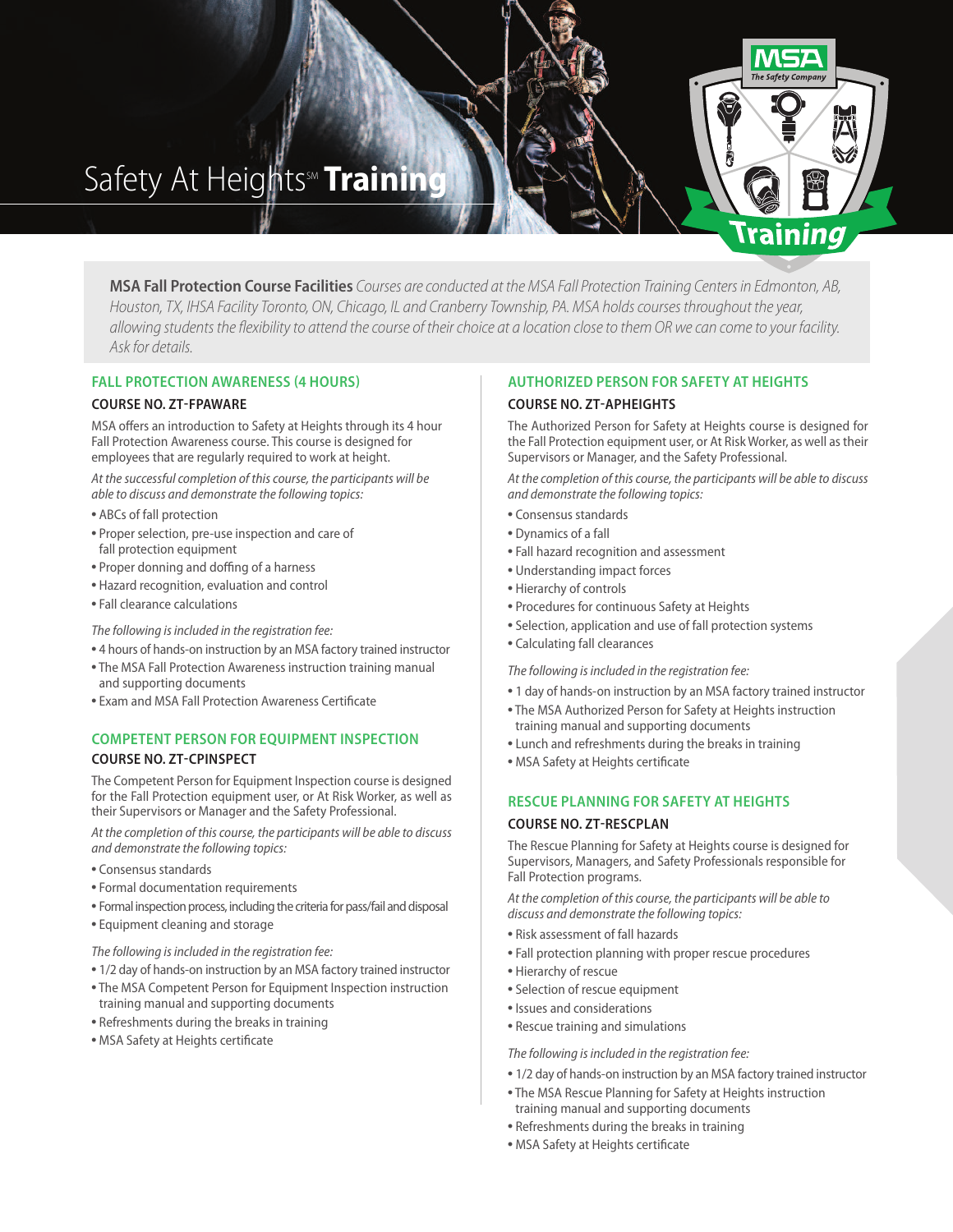## **COMPETENT PERSON FOR SAFETY AT HEIGHTS**

### **COURSE NO. ZT-CPHEIGHTS**

The Competent Person for Safety at Heights course is designed for Supervisors, Managers, and Safety Professionals responsible for Fall Protection programs.

*This 2 day course iscomprised of the following:*

- **•** Authorized Person for Safety at Heights course
- **•** Competent Person for Equipment Inspection course
- **•** Rescue Planning for Safety at Heights course

*The following isincluded in the registration fee:*

- **•** 2 days of hands-on instruction by an MSA factory trained instructor
- **•** The MSA Fundamentals for Safety at Heights, Competent Person for Equipment Inspection and the Rescue Planning for Safety at Heights instruction training manual and supporting documents
- **•** Lunch and refreshments during the breaks in training
- **•** MSA Safety at Heights certificate

# **COMPETENT PERSONTRAIN-THE-TRAINER**

## **COURSE NO. ZT-TTTCPHEIGHTS**

\* Prerequisite is MSA's 2-day Competent Person for Safety at Heights course

MSA's Competent Person for Safety at Heights Train-the-Trainer course is designed to prepare employees that must train safety at height material at your facility. The class provides the student the necessary skills to develop, deliver and evaluate students on basic safety at height knowledge and technical understanding.

*This 1 day course iscomprised of the following:*

- **•** Regulatory discussion and implications
- **•** Assessment and identification of safety at height hazards based on governmental analysis criteria
- **•** Discussion of fall protection safety program development based on the needs of the specific site and regulatory requirements
- **•** Adult education methodology with teach back requirements specific to the topic of fall protection and safety at height
- **•** Includes points to stress, questions to ask, and demonstrations to perform to drive home important concepts for adult learners
- **•** Involves techniques to use for analyzing student comprehension and for best helping them to remember company procedural mandates for safety at height
- **•** Safety at height program educational material development and lesson plans
- **•** Guidance on performing practice exercises related to fall protection and working at height
- **•** Review, assessment, and guidance of student instructors for proficiency in teaching core content related to the topic of fall protection and safety at height

### *The following isincluded in the registration fee:*

- **•** 1 day of hands-on instruction by an MSA qualified instructor
- **•** The MSA Competent Person for Safety at Height training manual and supporting documents
- Basic safety at height PPT for use in developing their training program
- **•** Lunch and refreshments
- **•** MSA Competent Person and Train-the-trainer certificates and wallet card

## **COMPETENT PERSON FOR SAFETY AT HEIGHTS REFRESHER**

#### **COURSE NO. ZT-CPSHRECERT**

\* Prerequisite is Competent Person for Safety at Heights – Course No. ZT-CPHEIGHTS

The recertification for Competent Person for Safety at Heights course is designed for Supervisors, Managers, and Safety Professionals who have previously successfully completed the initial Competent Person for Safety at Heights ZT-CPHEIGHTS course.

*This 1 day course iscomprised of a review of the:*

**•** Competent Person for Safety at Heights course

*The following isincluded in the registration fee:*

- **•** 1 day of hands-on instruction by an MSA factory trained instructor
- **•** The MSA Safety at Heights instruction training manuals and supporting documents
- **•** Lunch and refreshments during the breaks in training
- **•** MSA Safety at Heights certificate

## **QUALIFIED PERSON**

### **COURSE NO. ZT-QPHEIGHTS**

\* Prerequisite is Competent Person for Safety at Heights – Course No. ZT-CPHEIGHTS

The Qualified Person for Safety at Heights course is designed for Engineers, Designers, and Safety professionals who have successfully completed the initial Competent Person for Safety at Heights ZT-CPHEIGHTS course.

*The following isincluded in the registration fee:*

- 4 days of hands-on instruction by a Structural Engineer specializing in Fall Protection systems
- **•** The MSA Qualified Person for Safety at Heights instruction training manuals and supporting documents
- **•** Lunch and refreshments during the breaks in training
- **•** MSA Safety at Heights certificate

# **COMPETENT PERSON FOR HORIZONTAL LIFELINE INSTALLATION & INSPECTION**

## **COURSE NO. ZT-CPHLL**

The Competent Person for Horizontal Lifeline Installation and Inspection course is designed for the Fall Protection equipment user, or At Risk Worker, as well as their Supervisors or Manager, and the Safety Professional.

*At the completion of thiscourse, the participants will be able to discuss and demonstrate the following topics:*

- **•** Consensus standards
- **•** Design statement, use and limitations
- **•** Installation procedures
- **•** Inspection criteria, including pass/fail and disposal
- **•** Cleaning and storage

*The following isincluded in the registration fee:*

- **•** 1/2 day of hands-on instruction by an MSA factory trained instructor
- **•** The MSA Competent Person for Horizontal lifeline Installation and Inspection instruction training manual and supporting documents
- **•** Refreshments during the breaks in training
- **•** MSA Safety at Heights certificate